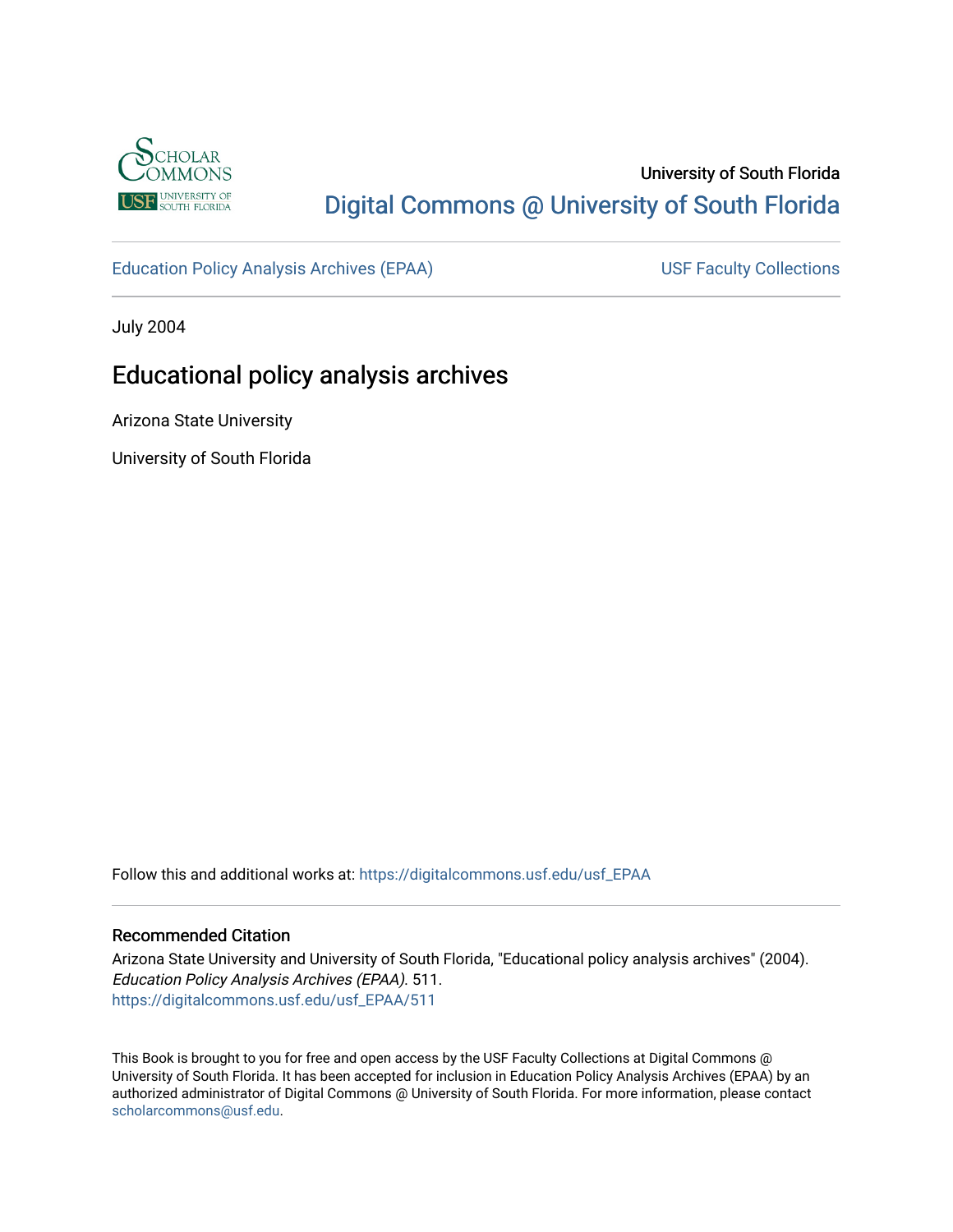# *Education Policy Analysis Archives*

# **A peer-reviewed scholarly journal Editor: Gene V Glass College of Education Arizona State University**

Copyright is retained by the first or sole author, who grants right of first publication to the **Education Policy Analysis Archives**. **EPAA** is a project of the Education Policy Studies Laboratory. Articles are indexed in the Directory of Open Access Journals (http://www.doaj.org).

Volume 12 Number 34 July 22, 2004 ISSN 1068-2341

# **Southern Association of Colleges and Schools Accreditation: Impact on Elementary Student Performance**

# **Darlene Y. Bruner University of South Florida**

# **Lance Lamar Brantley Ware County Public Schools (GA)**

Citation: Bruner, D. Y. & Brantley, L. L. (2004, July 22). Southern Association of Colleges and Schools accreditation: Impact on elementary student performance, Education Policy Analysis Archives, 12(34). Retrieved [date] from http://epaa.asu.edu/epaa/v12n34/.

# **Abstract**

Currently, 848 Georgia public elementary schools that house third- and fifth-grades in the same building use the Southern Association of Colleges and Schools (SACS) accreditation as a school improvement model. The purpose of this investigation was to determine whether elementary schools that are SACS accredited increased their levels of academic achievement at a higher rate over a five-year period than elementary schools that were not SACS accredited as measured by the Iowa Test of Basic Skills (ITBS). Independent variables included accreditation status, socioeconomic status (SES) of schools, and baseline scores of academic achievement. Dependent variables included mathematics and reading achievement scores. There was a statistically significant difference found when examining the SES of schools and baseline scores of the elementary schools. SACS accredited elementary schools had higher SES and higher baseline scores in third- and fifthgrade mathematics and reading. However, the multiple regression model indicated no statistically significant differences in gain scores between SACS accredited and non-SACS accredited elementary schools in third- and fifth-grade mathematics and reading achievement during the five year period examined in this study.

 Throughout the history of education, schools have been reformed, restructured, and re-cultured to meet societal needs. Schools are struggling to meet the demands of high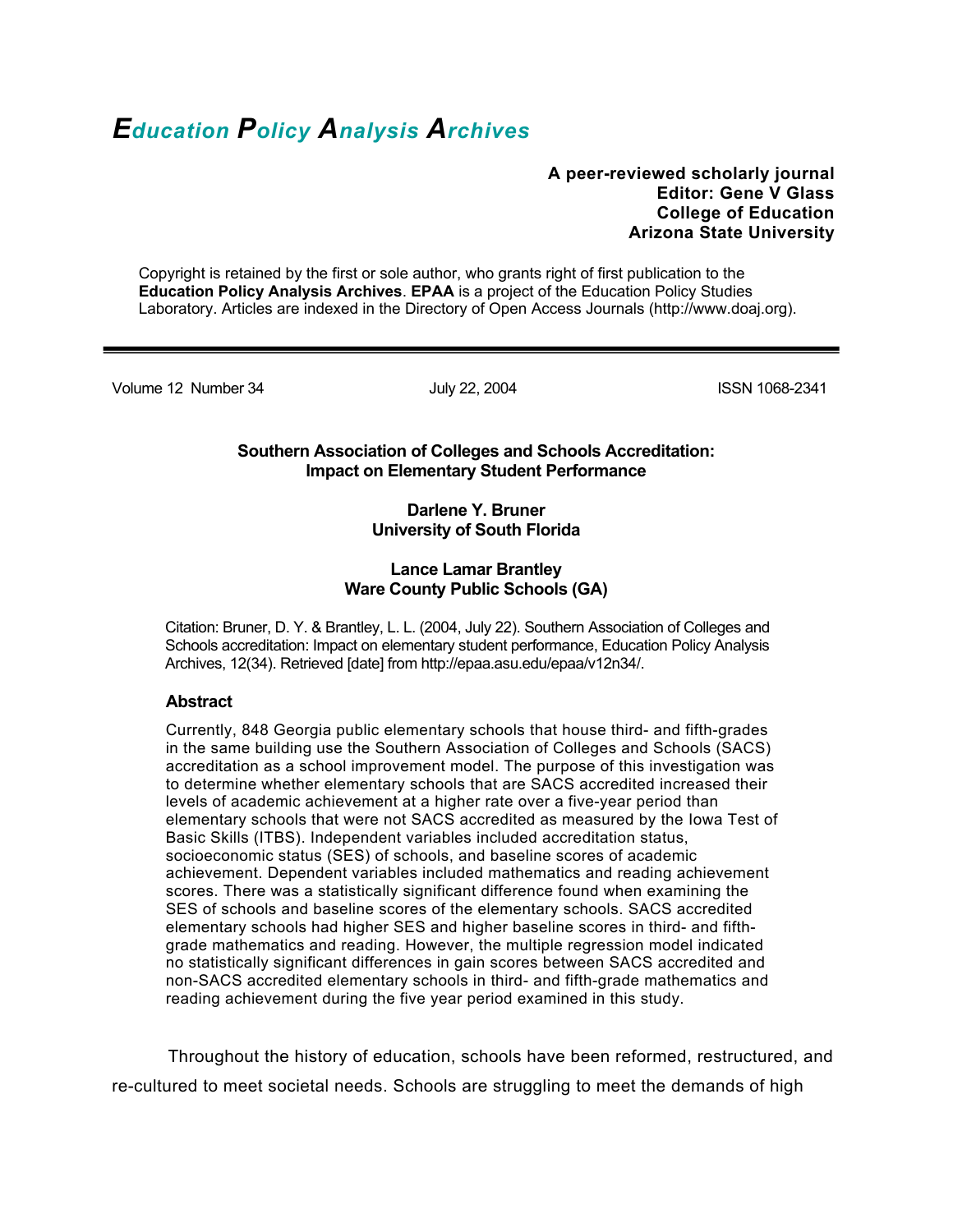stakes testing and to identify interventions that can improve student performance and at the same time are faced with the challenge of educating a growing at-risk population. Programs and services are coming under scrutiny as schools attempt to meet the achievement levels set by their legislatures.

 Georgia, like many other states, works to answer the national call for school improvement. The Quality Basic Education (QBE) initiative became law in 1986 and sought to reform Georgia schools and hold them accountable for student achievement (Elmore, 1992). This law requires the publication of school and district performance on standardized tests. The QBE law was stimulus for the development of the Georgia Quality Core Curriculum (QCC) objectives that was an attempt to standardize the curricula in Georgia schools (Elmore, 1992).

 House Bill 1187 (Smith et al. 2000), known as Georgia's A Plus Education Reform Act, placed emphasis on ending social promotion, training teachers in technology skills, funding a school nurse in every school, lowering class size in an attempt to increase student achievement, and increased teacher accountability. Schools are given a letter grade based on student performance. Trained school improvement specialists offer assistance to schools that receiving a failing grade (Smith et al. 2000).

 Throughout these educational reforms, SACS has attempted to restructure schools to meet the accountability demands (Miller, 1998). The Southern Association of Colleges and Schools (SACS) consists of the Commission of Elementary and Middle Schools (founded in 1965), the Commission of Secondary and Middle Schools (founded in 1912), and the Commission of Colleges (founded in 1919). The central purpose of SACS is the improvement of education in the southern United States through the process of accreditation. Accreditation is a voluntary process of evaluation concerned with improving the educational quality and assuring the public that members of accredited institutions meet established standards. SACS school improvement process embraces the concepts of shared governance (Perry, Brown, & McIntyre, 1993) and the school improvement process espoused by Lezotte and Jacoby (1990). Specifically, a quality school improvement process for elementary and middle schools, according to the bylaws of SACS, involves three phases: planning, peer review, and implementation for continuous improvement (Miller, 1998).

 The planning phase usually takes 12 to 18 months according to the Commission of Elementary and Middle Schools (1999). In this phase, schools collaboratively develop a profile of the school (socioeconomic status, race and gender data, etc.). The school stakeholders then develop a shared instructional covenant that includes the vision, mission,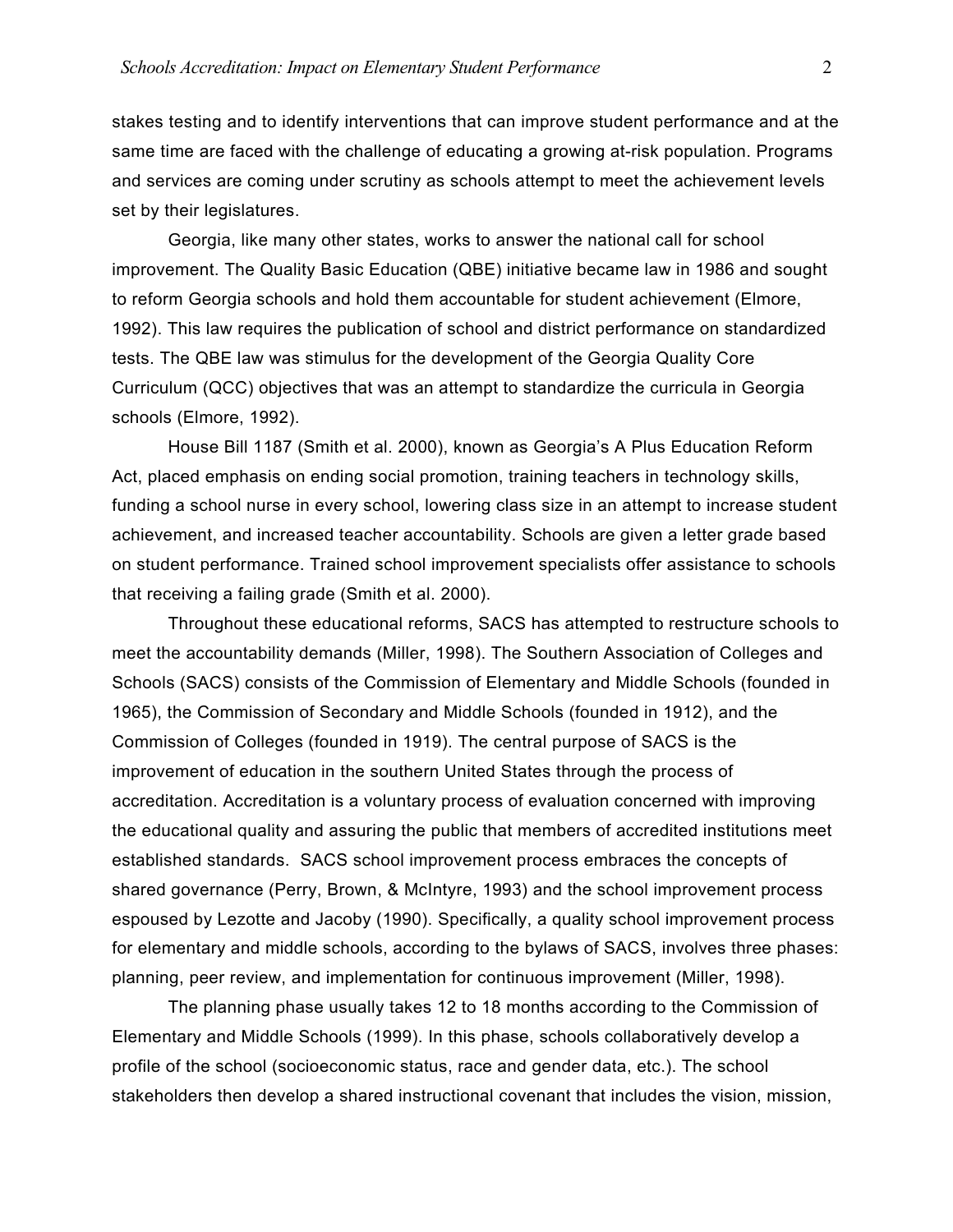and beliefs for the school. This shared vision gives direction and determines long-term goals for the schools (Sunoo, 1996). Theoretically, the instructional covenant helps to increase student achievement by focusing all aspects of the school toward a common instructional purpose (Allen & Calhoun, 1998). During this phase, educators analyze instructional and organizational effectiveness and develop an action plan based on the data collected from the school and address the specific needs of the school. In the latter stages of the planning phase, stakeholders must implement the action plan while documenting progress and make modifications to the plan as needed.

 In the peer review phase teachers, counselors, and administrators from other SACS accredited schools comprise the peer review team. The team is trained in the SACS school improvement process. The focus of the peer review team is to provide the school with an assessment of the action plans, the implementation process, and the effectiveness of the school improvement planning process and to determine if benchmarks are being met. A written SACS report is prepared with the teams' recommendations for the host school (SACS Proceedings, 2000).

 The school's improvement is based on "a continuous and sustained phase of implementation, monitoring, and revisions of the action plan for school improvement" (Commission of Elementary and Middle Schools, 1999, p. 105). The final phase is implementation and includes preparation, effective monitoring, and communication by reporting. School stakeholders must review the recommendations of the peer review team and their goals and objectives to ascertain that they are measurable and attainable. The stakeholders achieve effective monitoring when there is evidence of increased student performance and documented changes to the action plans as new needs arise based on the performance results (Commission of Elementary and Middle Schools, 1999).

 Andrews (1999) conducted a quantitative research investigation comparing student achievement over time between students in SACS accredited elementary schools and those attending non-SACS accredited schools. The researcher matched baseline scores the year before accreditation with similar schools that were not accredited. Comparisons were conducted between mean scores over a three-year period. Results of the study found that there was no statistically significant difference in SACS accredited elementary schools and non-SACS accredited schools. This research investigation suggested that SACS accreditation is not an effective model for improving student achievement (Andrews, 1999). Andrews (1999) suggested that another investigation was needed that examined a five-year period because SACS school improvement process requires a peer review every five years.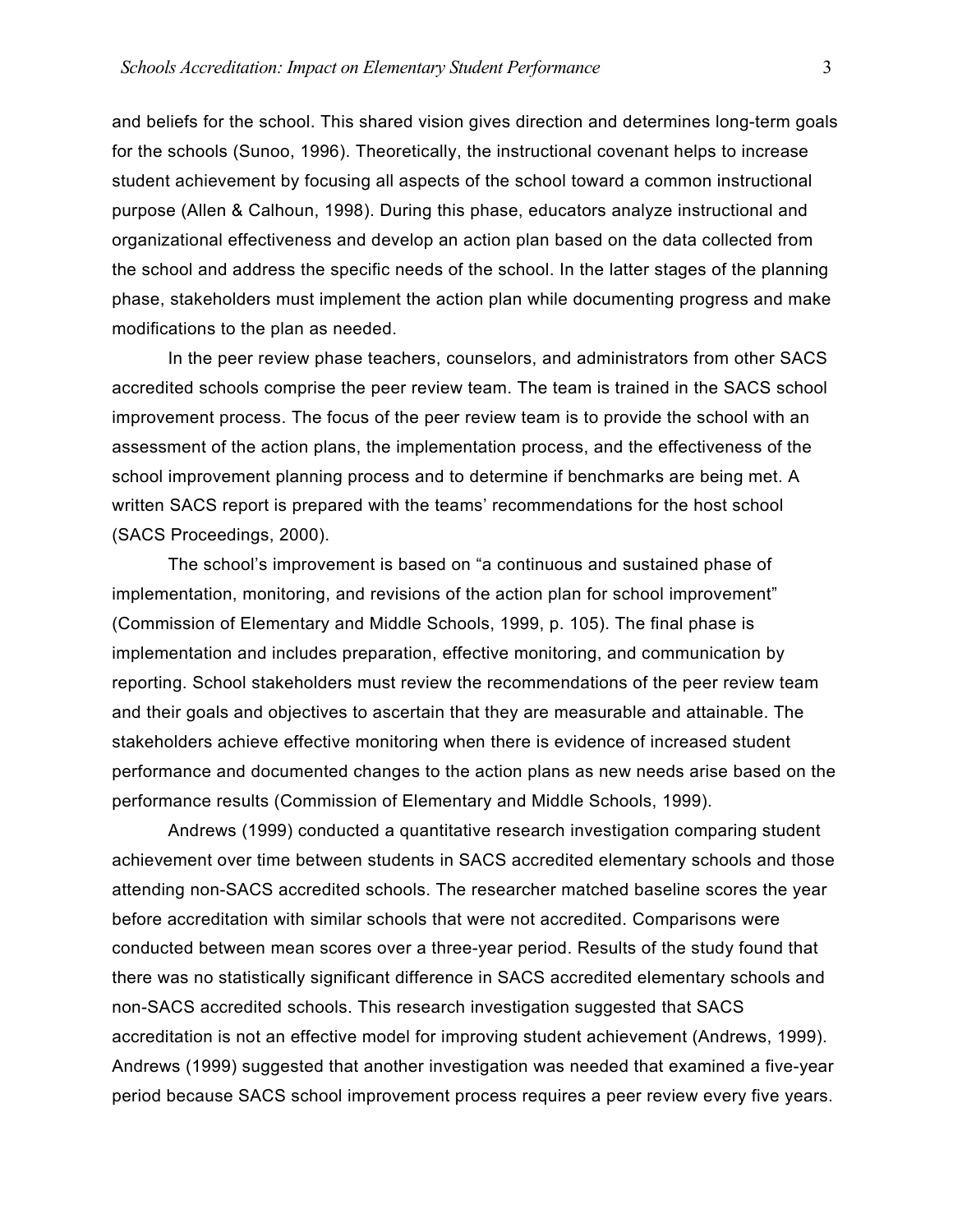The purpose of this study was to determine whether elementary schools that are SACS accredited increase their levels of academic achievement at a higher rate over a fiveyear period than do elementary schools that are not SACS accredited as measured by thirdand fifth-grades Iowa Tests of Basic Skills (ITBS). Standardized test scores were examined in the areas of reading and mathematics over a five-year period as SACS is a five-year process. There were two research questions: 1) Is there a differential gain in reading achievement over time for students enrolled in elementary schools that attain the Southern Association of Colleges and Schools status? 2) Is there a differential gain in mathematics achievement over time for students enrolled in elementary schools that attain the Southern Association of Colleges and Schools status?

# **Methods**

# **Sample Population**

Elementary schools in this study are defined as public schools in Georgia listed by The Council for School Performance (1999) and contain both Grades 3 and 5, as determined by the Georgia Public Education Directory (Georgia Department of Education, 2001). There were 217 non-SACS accredited schools that met the criteria of housing both third and fifth grades (control group).

The Southern Association of Colleges and Schools provided a list of all elementary schools in the state of Georgia that were accredited in 1996. There were 41 elementary schools, housing both third and fifth grades, in the state of Georgia and accredited by SACS in 1996 (treatment group). To determine socioeconomic status of schools in this investigation, data obtained from the Council for School Performance was reviewed. This data divides all schools in the state of Georgia into 13 clusters based on factors such as socioeconomic status, race, locale, etc. Schools in clusters 1-3 would be considered high socioeconomic status, clusters 4-8 considered medium, and clusters 9-13 low. The 41 SACS elementary schools' socioeconomic status was 70% high, 17.5% medium and 12.5% low. One of the SACS accredited schools housed only K-2 grades and was eliminated from the study as it did not meet the requirements of having third and fifth grades mathematics and reading scores. The sample of SACS accredited schools used in the final analysis of mathematics and reading achievement scores was n = 18 because 22 of the SACS accredited schools did not have a baseline ITBS scores due to the Georgia Legislature passing laws for consolidation of schools in small districts.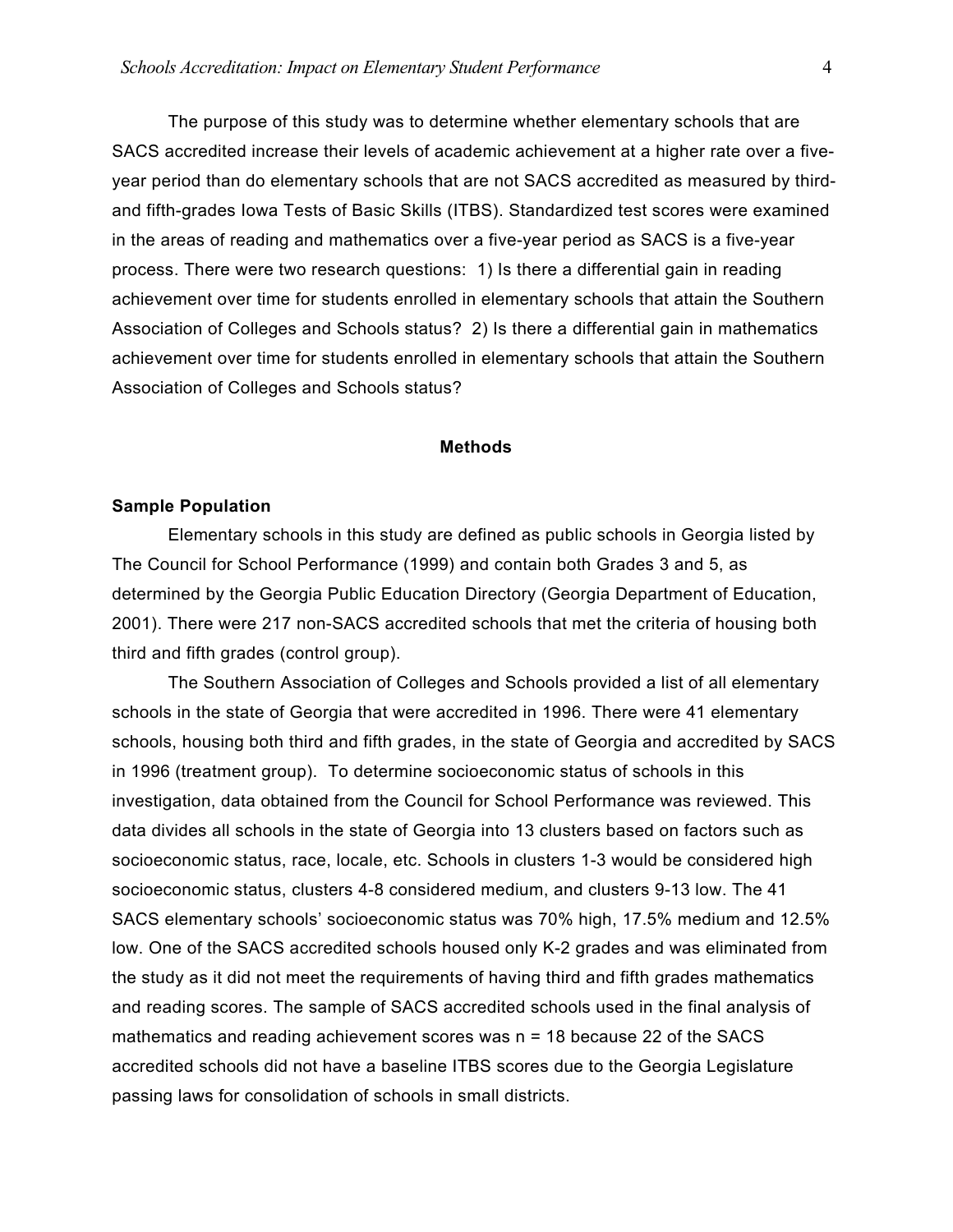## *Instrumentation*

Achievement data were collected from archival sources. Data were collected using the total reading and total mathematics Normal Curve Equivalence (NCE) scores on the ITBS. The ITBS was the only standardized test administered to every third- and fifth-grade student in Georgia for the years studied. The ITBS produces scores that have high validity and reliability coefficients (Impara & Plake, 1998). Published by the Riverside Publishing Company and authored by Hoover, Hieronymous, Frisbie, and Dunbary, the ITBS is a normreferenced test administered in grades Kindergarten through Grade 8.

ITBS scores are reported as raw scores, percentile ranks, grade equivalent scores (GE), and scaled scores. Composite reliabilities and core total reliabilities are all above 0.90 (Impara & Plake, 1998). Equivalent-forms reliability estimates are in the acceptable range and norm-referenced scores have internal consistency reliability estimates (i.e., K-R 20) between the subscale scores of 0.85 and 0.92 (Impara & Plake, 1998).

The ITBS is a timed test and students are given 50 minutes to complete the reading portion and 50 minutes to complete the math segment. The reading section is presented in multiple-choice format and contains questions on reading comprehension and vocabulary. A multiple-choice design is also used in the mathematics section and contains questions using computation and reasoning/logical skills. The score sheet is graded electronically and local boards of education keep records of the scores. The *Georgia Elementary School Report Card* reports the data for each school in the state.

Additionally, a survey was designed to determine if educators in non-SACS elementary and SACS accredited schools were implementing similar school improvement strategies. The survey was reviewed by a panel of four experts in education to increase the validity. The survey was sent to a random sample survey of principals (n=100) in non-SACS elementary schools and to all 40 elementary schools that were SACS accredited in 1996.

# **Research Design**

 The research design of this study was causal-comparative. A comparison of NCE scores on the ITBS was done. NCE scores are commonly used in research studies because they allow the data to be algebraically manipulated (Huck, 2000). The causal-comparative design is effective when two similar groups are compared; however, this design also includes weaknesses such as lack of control and a lack of manipulation (Huck, 2000).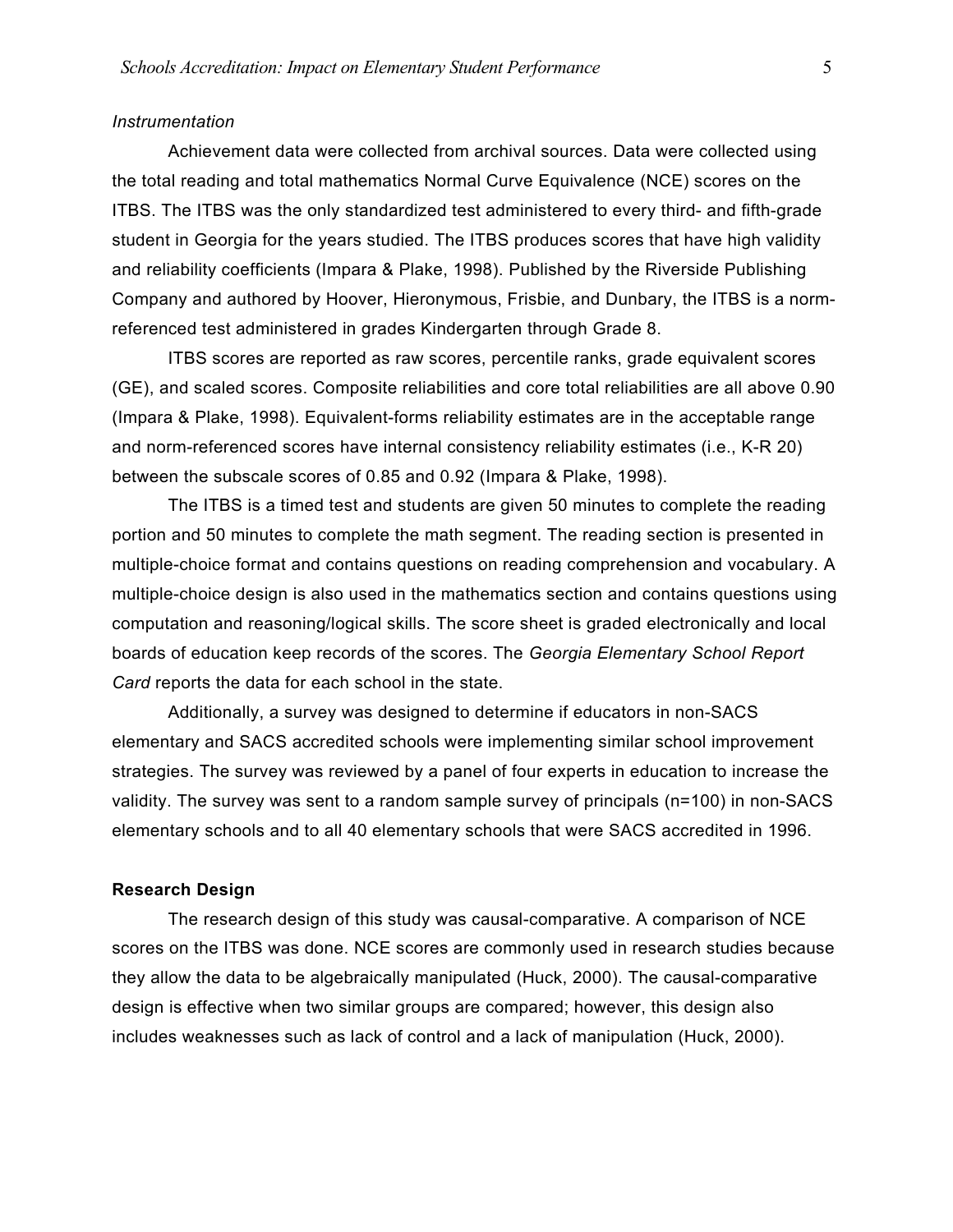### *Variables*

The independent variables were the type of schools, SACS accredited or non-SACS schools, socioeconomic status among the schools, and the 1995 baseline NCE score on the ITBS before the treatment. The dependent variables were the total reading and the total mathematics sections of the ITBS.

# **Treatments**

 Differences existed between SACS and non-SACS accredited elementary schools in the state of Georgia. The SACS accredited schools had slightly SES than their non-SACS peers. SACS accredited schools implemented the SACS school improvement model. This model emphasizes shared governance, planning, and implementation of an action plan with monitoring of student progress and peer reviews every five years. Elementary schools that are not accredited do not have peer reviews.

## **Data Collection**

School report cards, provided by the Georgia Department of Education, listed the National Percentile Rank (NPR) which were converted to NCE scores for each school in total reading and total mathematics as measured by the ITBS. The NCE scores were utilized to determine gains in student achievement.

Surveys were sent to all 40 1996 SACS accredited schools and to a random sample of principals (n = 100) in non-SACS elementary schools. The response rate was 57.5% for the SACS accredited schools and 63% for the non-SACS accredited schools.

### **Data Analysis**

 Achievement test scores from 1995, 1996, 1997, 1998, 1999, and 2000 were analyzed to test the research hypotheses. To test the first hypothesis an independent samples *t* test and multiple regression comparison of academic gains over the five-year period of this study, with the independent variables of type of school, the 1995 baseline ITBS NCE scores, and socioeconomic status. The total reading achievement score was the dependent variable. Similarly, the second hypothesis was examined with the same tests and independent variables but with total mathematics achievement score as the dependent variable. Statistical test were completed using the Statistical Package for the Social Sciences [SPSS] (SPSS, 1999).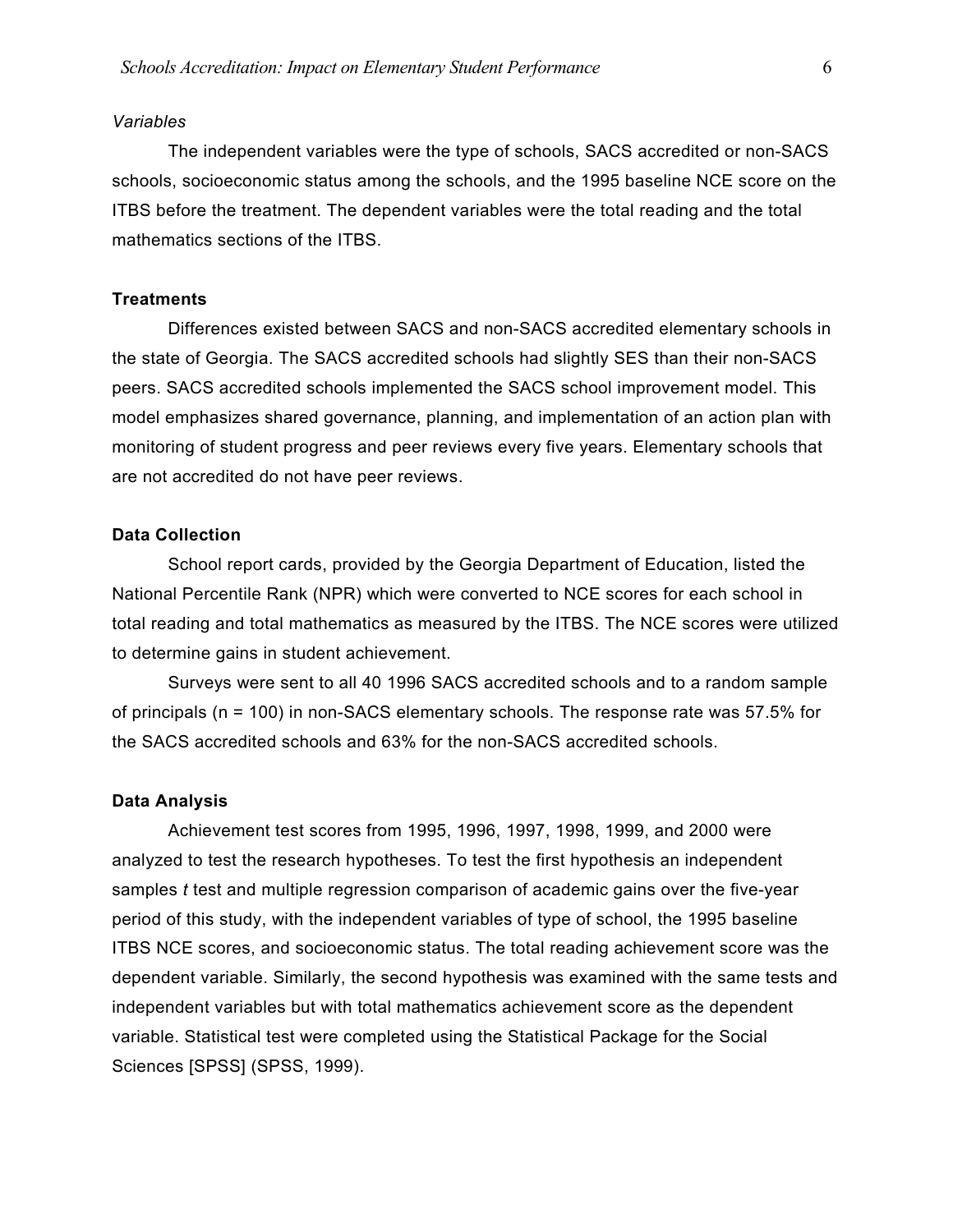The survey of schools was analyzed for common themes and differences in school improvement strategies used in Georgia elementary schools. The survey was also examined to determine if some of the same improvement strategies were being used by both SACS and non-SACS elementary schools. Results were reported as frequencies and percentages.

## **Results**

The univariate analysis of variables presented in Table 1 indicates that 226 elementary schools were used for analysis of third-grade reading and mathematics scores, while 227 elementary schools were utilized for fifth-grade reading and mathematics scores. NCE scores increased more in third-grade mathematics ( $M = 3.74$ , SD = 8.84) and fifthgrade mathematics ( $M = 2.10$ , SD = 7.86).

|                              | Table 1<br>Sample Size, Means, and Standard Deviations of NCE Gain Scores |      |           |  |  |  |
|------------------------------|---------------------------------------------------------------------------|------|-----------|--|--|--|
|                              | n                                                                         | М    | <b>SD</b> |  |  |  |
| Third-grade reading<br>gains | 226                                                                       | 1.08 | 7.81      |  |  |  |
| Third-grade math gains       | 226                                                                       | 3.74 | 8.84      |  |  |  |
| Fifth-grade reading<br>gains | 227                                                                       | 0.52 | 6.51      |  |  |  |
| Fifth-grade math gains       | 227                                                                       | 2.10 | 7.86      |  |  |  |

Note: *n* = sample size; *M* = mean; *SD* = standard deviation

The bivariate analysis of the independent variable, accreditation status, predicating the dependent variables, third and fifth-grade reading and mathematics NCE gain scores are shown in Table 2. The sample of SACS accredited schools is 18. An independent samples *t* test was used to compare SACS accredited elementary schools to non-SACS accredited elementary schools. Students in SACS accredited schools achieved higher gain scores in third-grade reading and mathematics and fifth-grade mathematics than did their non-SACS counterparts. Non-SACS elementary schools achieved higher gain scores in fifthgrade reading.

Statically significant effects were found in both third- and fifth-grade mathematics, but not found in reading. Students in SACS accredited elementary schools had a mean NCE increase of 10.17, and students in non-SACS elementary schools had a mean NCE increase score of 3.18 on the third-grade mathematics portion of the ITBS. Students in SACS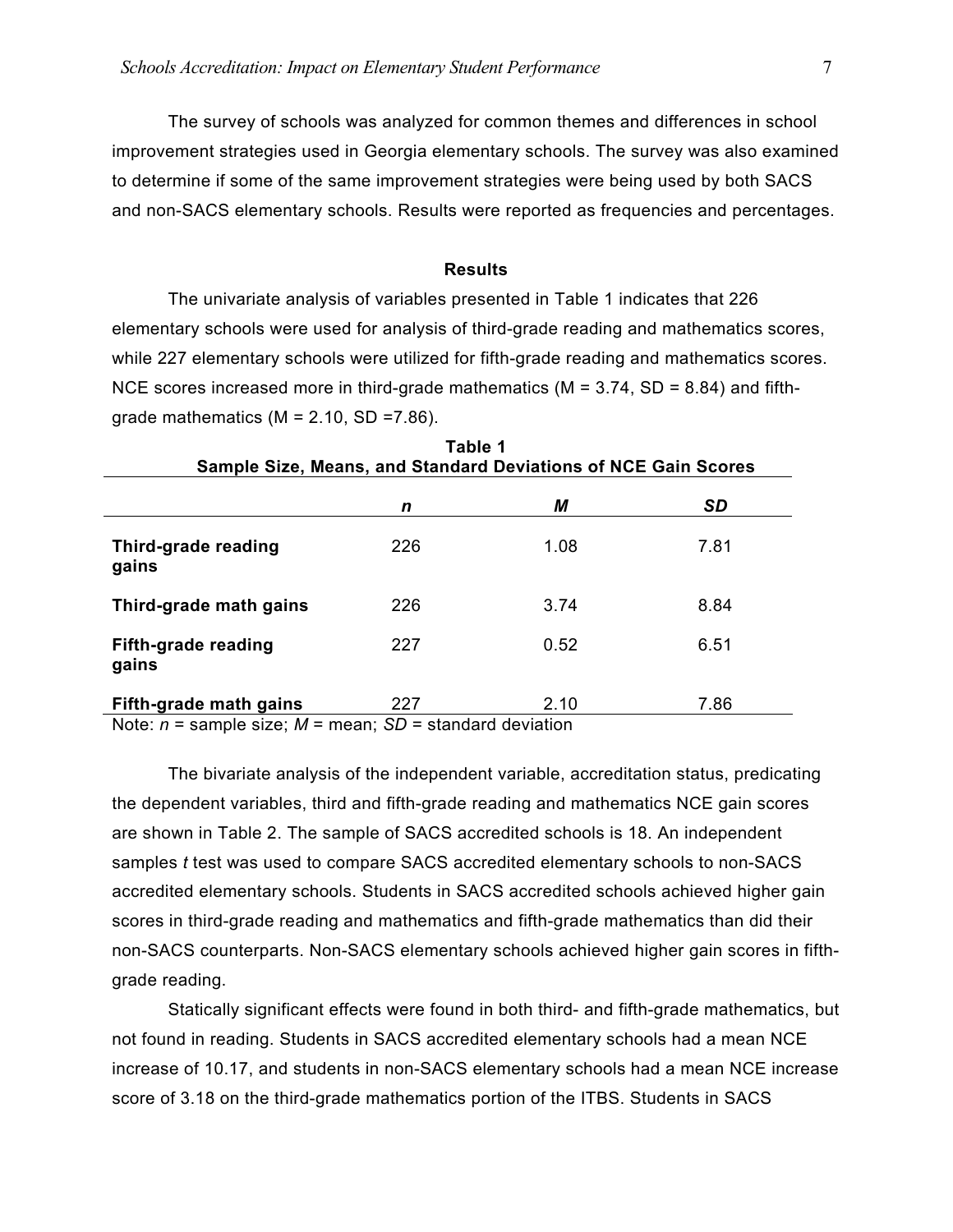accredited elementary schools had a mean increase score of 7.89 and students in non-SACS elementary schools had a mean increase score of 1.60 on the fifth-grade mathematics portion of the ITBS.

An independent samples *t* test was used to compare baseline NCE scores of the SACS accredited elementary schools to the non-SACS accredited elementary schools. The 1995 ITBS NCE scores were used as the baseline scores because the treatment, i.e., accreditation status, occurred during the 1996 school year. Students in SACS accredited elementary schools had higher baseline NCE scores in third-grade reading, third-grade mathematics, fifth-grade reading, and fifth-grade mathematics than their non-SACS counterparts. Statically significant effects were found in both third- and fifth-grade reading, but not in mathematics for either grade. Students in SACS accredited elementary schools had a NCE baseline score of 55.17 and students in non-SACS elementary schools had a NCE baseline score of 48.72 on the third-grade reading portion of the ITBS. Students in SACS accredited elementary schools had a NCE baseline score of 55.50 and students in non-SACS elementary schools had a NCE baseline score of 49.32 on the fifth-grade reading portion of the ITBS.

|                               |    | <b>SACS</b> |           |     | <b>Non-SACS</b> | Sig. |        |
|-------------------------------|----|-------------|-----------|-----|-----------------|------|--------|
| <b>Dependent</b><br>variable  | n  | М           | <b>SD</b> | n   | М               | SD   | р      |
| Third-grade<br>reading        | 18 | 1.39        | 4.92      | 208 | 1.06            | 8.02 | > .05  |
| Third-grade math              | 18 | 10.1        | 4.91      | 208 | 3.18            | 8.89 | < 0.01 |
| <b>Fifth-grade</b><br>reading | 18 | $-0.56$     | 4.27      | 209 | 0.61            | 6.67 | > .05  |
| Fifth-grade math              | 18 | 7.89        | 5.55      | 209 | 1.60            | 7.84 | < 0.01 |

**Table 2**  *n***'s, Means, Standard Deviations, & Level of Significance for Bivariate Analysis** 

 The first research question sought to determine if there is a differential gain in reading achievement over time for students enrolled in elementary schools that attain the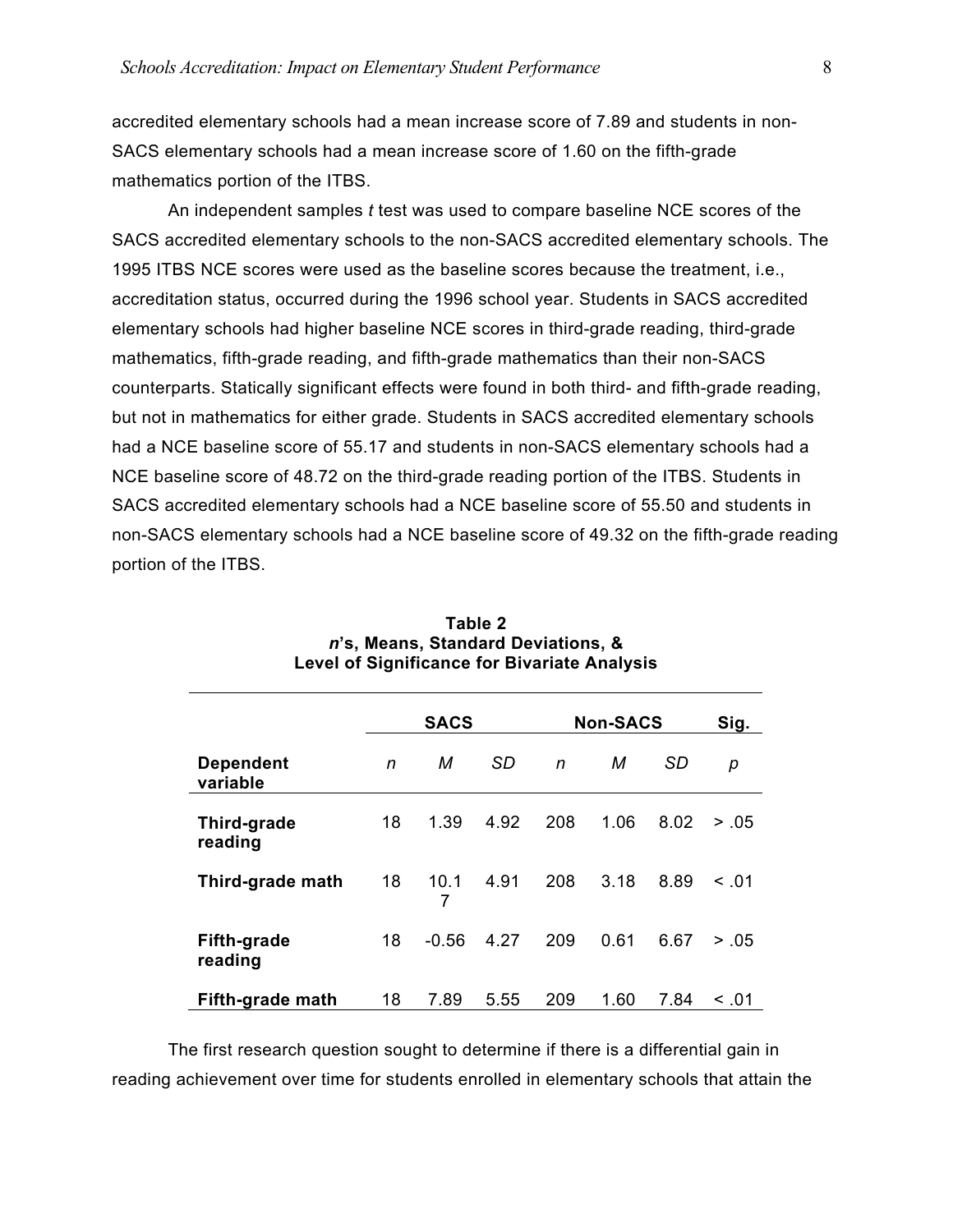Southern Association of Colleges and Schools status? Table 3 presents a multivariate analysis of the variables in the model for third- and fifth-grade Total Reading.

The analysis of third- and fifth-grade reading scores revealed statistically significant differences in the socioeconomic status of the elementary schools. The unstandardized beta coefficients indicated that the higher the school's socioeconomic status, the lower the increase in NCE scores over the five-year period. A statistically significant difference in reading scores was also found when analyzing the baseline scores for the year before accreditation occurred. The unstandardized beta coefficients of -0.76 for third-grade reading and -0.71 for fifth-grade reading indicated that the higher the baseline NCE score, the lower the increase after a five-year period. The multiple regression model indicated no statistically significant differences in SACS accredited and non-SACS accredited elementary schools in third- and fifth-grade reading. The negative coefficient relating SACS accreditation to performance on state mandated assessments meant that non-SACS schools experienced greater improvement in scores on the reading assessments than their SACS accredited peers. The effects for each of the two coefficients were small and none attained statistical significance. The effect size for the multiple regression model was large for both third-grade reading (.52) and fifth-grade reading (.46) as determined by Cohen's (1988) criteria.

|                  | Third-grade reading |        |                                                                      |        | <b>Fifth-grade reading</b> |                          |
|------------------|---------------------|--------|----------------------------------------------------------------------|--------|----------------------------|--------------------------|
| <b>Variables</b> | b                   | р      | <b>Standard</b><br>error                                             | b      | р                          | <b>Standard</b><br>error |
| <b>Constant</b>  | 48                  | < 0.01 | 3.12                                                                 | 42     | < 0.01                     | 3.14                     |
| <b>SES</b>       | $-.16$              | < 0.01 | .02                                                                  | $-.10$ | < 0.01                     | .02                      |
| <b>SACS</b>      | $-1.3$              | > .05  | 1.50                                                                 | $-1.0$ | > 0.05                     | 1.32                     |
| <b>Baseline</b>  | -.76                | < 0.01 | .05                                                                  | $-.71$ | < 0.01                     | .05                      |
| R square         |                     | .52    |                                                                      |        | .46                        |                          |
| n                |                     | 226    | Note: h = unstandardized heta coefficient: n = level of significance |        | 227                        |                          |

| Table 3                                                      |  |
|--------------------------------------------------------------|--|
| Multiple Regression Model for Third- and Fifth-Grade Reading |  |

Note:  $b =$  unstandardized beta coefficient;  $p =$  level of significance

The second research question that guided the research was: Is there a differential gain in mathematics achievement over time for students enrolled in elementary schools that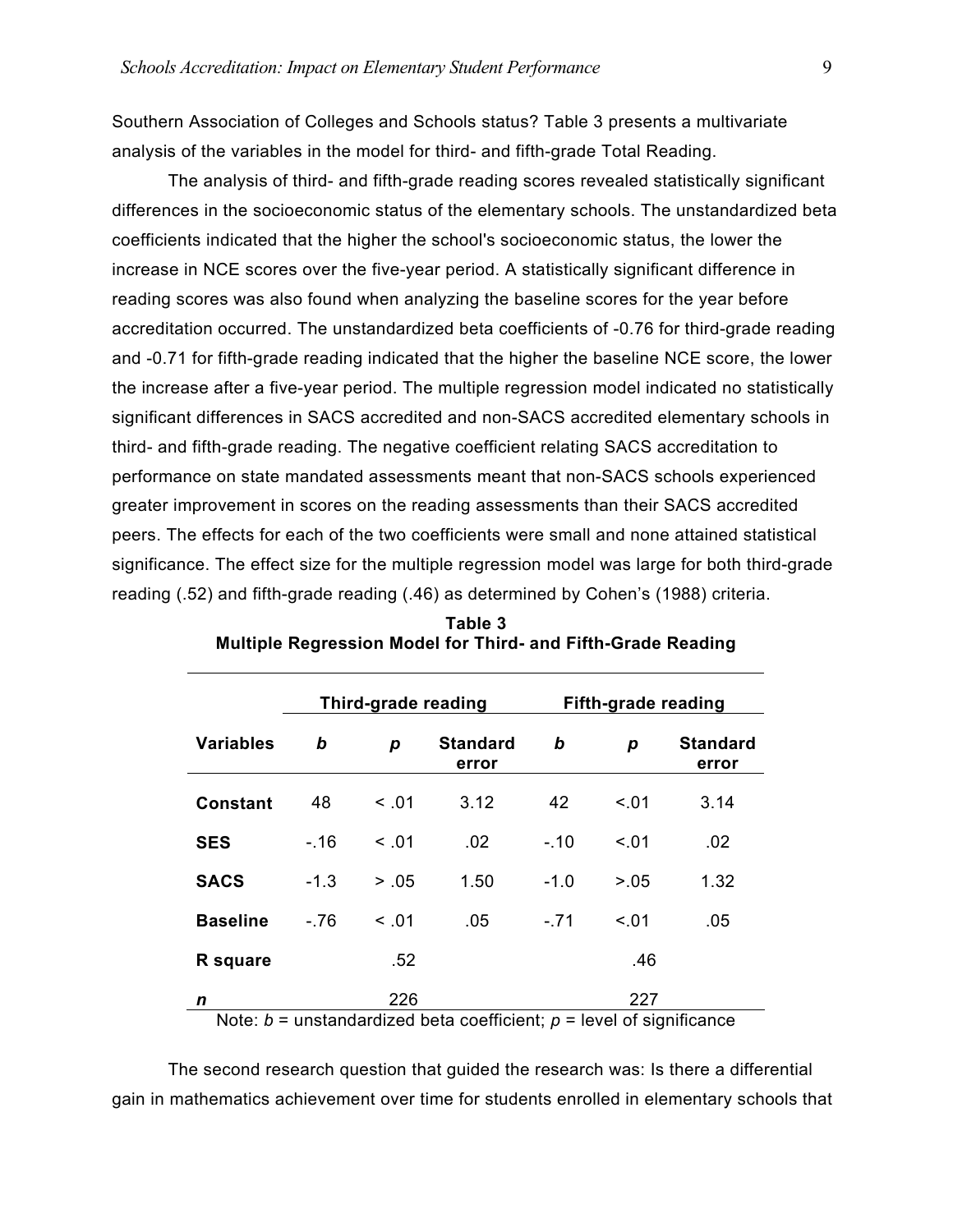attain the Southern Association of Colleges and Schools status? Table 4 presents a multivariate analysis of the variables in the model for third- and fifth-grade Total Mathematics.

 Analysis of third- and fifth-grade mathematics scores revealed statistically significant differences in the socioeconomic status of the elementary schools. The unstandardized beta coefficients of -0.21 for third-grade mathematics and -0.15 for fifth-grade mathematics indicated that the higher the school's socioeconomic status, the lower the increase in NCE scores over the five-year period. A statistically significant difference was also found when analyzing the baseline scores for the year before accreditation occurred. The unstandardized beta coefficient for fifth-grade mathematics indicated that the higher the baseline NCE score, the lower the increase after a five-year period. The multiple regression model indicated no statistically significant differences in SACS accredited and non-SACS accredited elementary schools in third- and fifth-grade mathematics.

The coefficient relating SACS accreditation to performance on state mandated assessments were negative for third-grade, but positive for fifth-grade. The negative coefficient meant that non-SACS schools experienced more improvement in scores on the third-grade mathematics assessment than their SACS accredited peers. The positive coefficient meant that SACS accredited schools experienced a bigger movement in scores on the fifth-grade mathematics assessment than their non-SACS peers. The effects for each of two coefficients were small and none attained statistical significance. The effect size for the multiple regression model was large for both third- and fifth-grade mathematics as determined by Cohen's (1988) criteria.

|                                  | Third-grade mathematics |                      |                 | <b>Fifth-grade mathematics</b> |                      |                 |
|----------------------------------|-------------------------|----------------------|-----------------|--------------------------------|----------------------|-----------------|
| <b>Variables</b>                 | b                       | p                    | <b>Standard</b> | b                              | р                    | <b>Standard</b> |
|                                  |                         |                      | error           |                                |                      | error           |
| <b>Constant</b>                  | 54                      | < 0.01               | 3.42            | 49                             | < 0.01               | 3.71            |
| <b>SES</b>                       | $-.21$                  | < 01                 | .02             | $-.15$                         | < 01                 | .02             |
| <b>SACS</b>                      | $-.70$                  | > .05                | 1.68            | .63                            | > 0.05               | 1.63            |
| <b>Baseline</b><br>R square<br>n | $-.75$                  | < 0.01<br>.53<br>226 | .06             | $-.75$                         | < 0.01<br>.45<br>227 | .06             |

**Table 4 Multiple Regression Model for Third- and Fifth-Grade Mathematics** 

Note:  $b =$  unstandardized beta coefficient;  $p =$  level of significance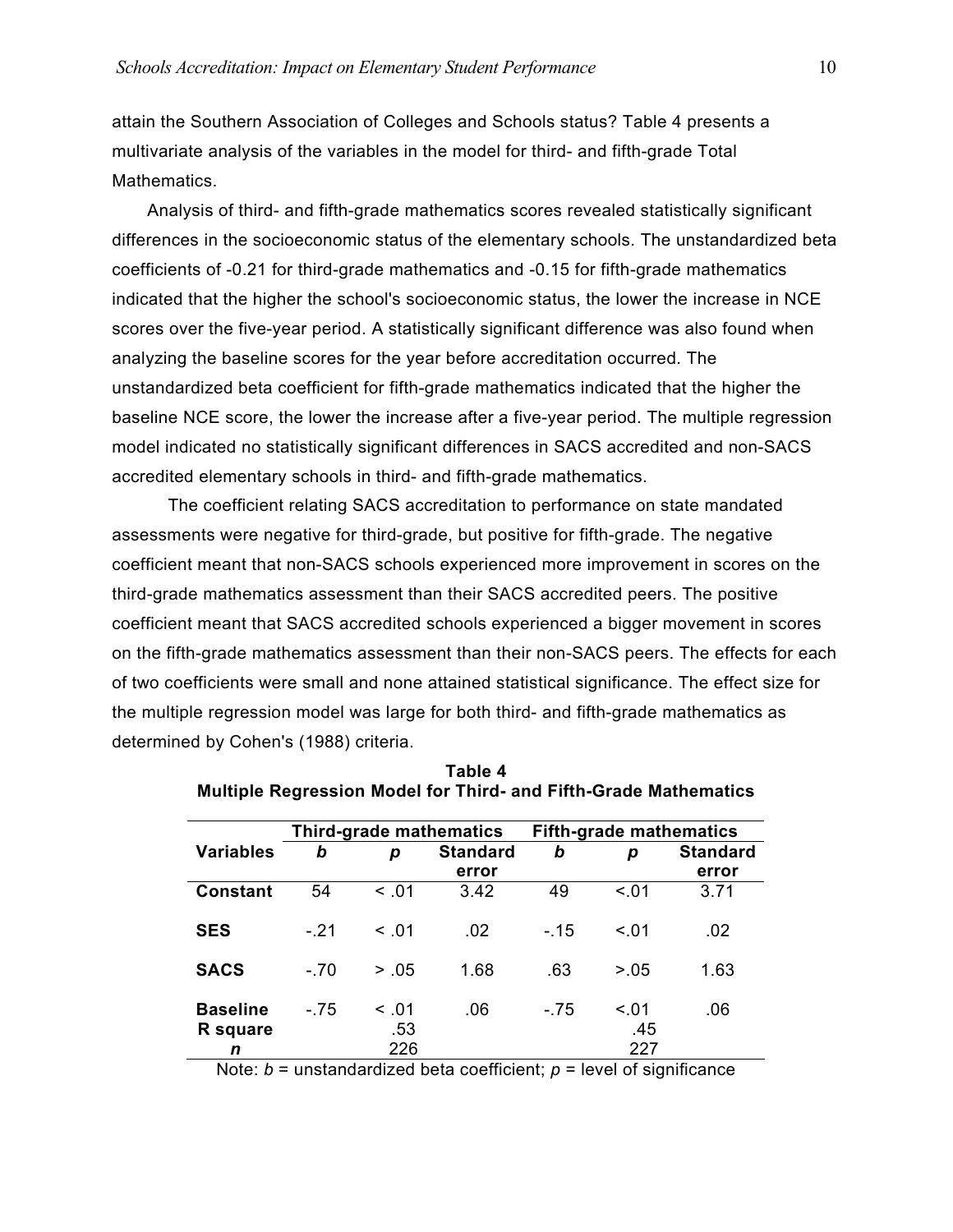# **Surveys**

The survey was sent to all 40 elementary principals that work in 1996 SACS accredited schools and to a random sample of elementary school principals (*n* = 100) that work in non-SACS elementary schools. The response rate on the survey was 57.5% for SACS accredited elementary schools, and 63% for non-SACS accredited elementary schools. The researchers found that both SACS accredited and non-SACS accredited elementary schools use some of the same strategies for improving their school.

All participants in the study had school improvement teams consisting of administrators, teachers, parents, and members of the community. Twenty-six percent of SACS accredited elementary schools include students on their school improvement teams, while 41% of non-SACS elementary schools include students on their teams. All SACS accredited elementary schools that participated in this study have vision, mission, and belief statements about their school. Eighty-five percent of non-SACS elementary schools have these statements. Both SACS and non-SACS elementary school in the state of Georgia that completed the survey implement action plans for school improvement that contain goals and objectives for the next school year.

The last question of the survey sought to determine the plans and strategies that principals would implement next school year when they receive test scores from this year's assessment. Some principals that completed the survey did not answer the question concerning standardized test scores, while others indicated that they did not have enough training to analyze standardized test scores effectively.

Three major themes emerged from the analysis of the participant responses for the last question. The first major theme to emerge from the survey was that teams use standardized test data to determine if current school improvement goals are being met at desired levels. School improvement team members disaggregate test scores by grade and subject. Some schools use a checklist to determine if each grade level and subject met the school improvement goals of the school. The second theme that emerged from the survey was that school improvement team members determine strengths and weaknesses of the school based on the results of standardized tests. Brainstorming sessions occur between team members to improve the weaknesses and emphasize the strengths of the school. Administrators use test score data to make organizational changes that they hope will increase student achievement. The third, and last, topic that emerged from the survey was that administrators use standardized test scores to prepare appropriate staff development activities for teachers. Principals that responded to this survey revealed that staff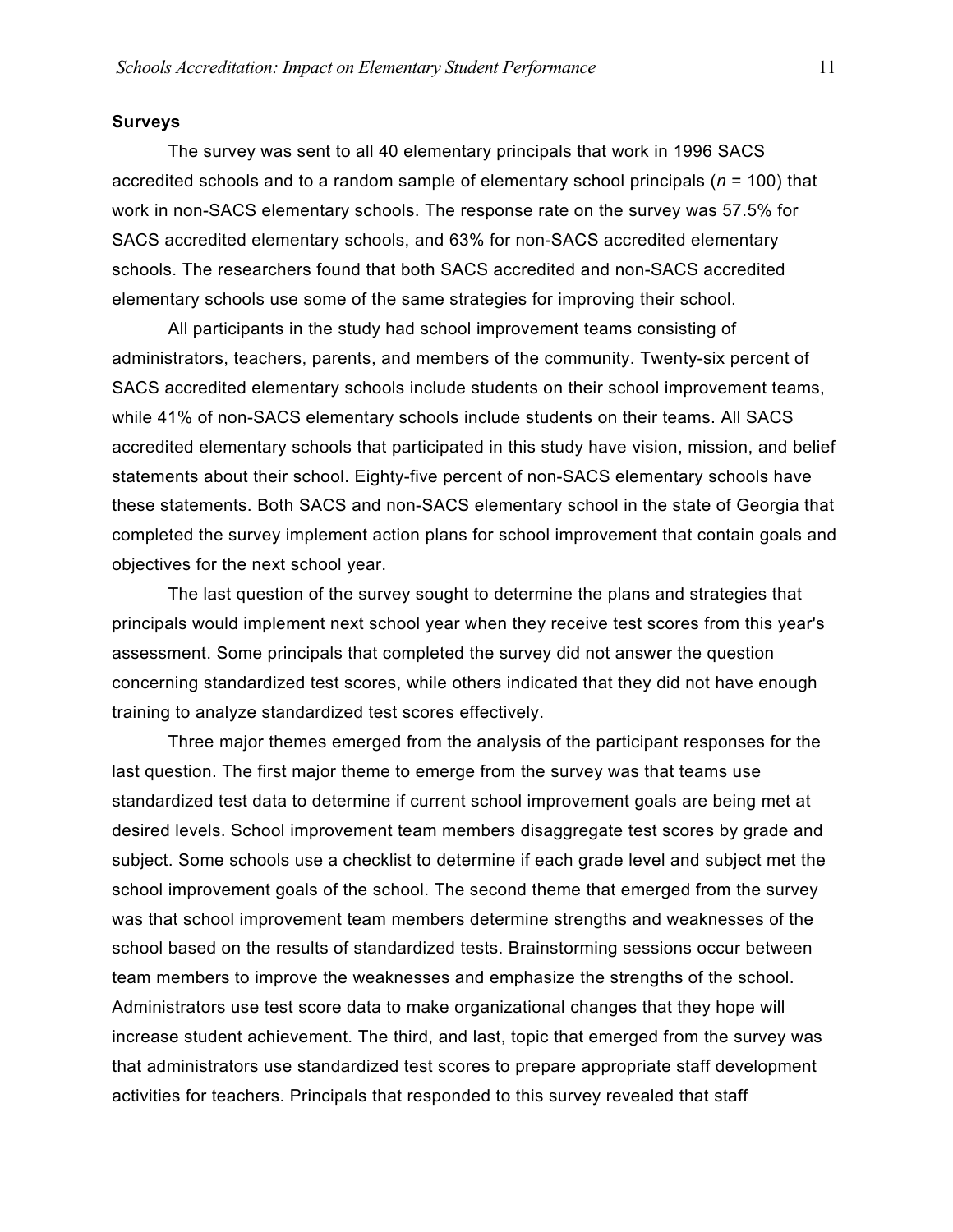development for the upcoming school year is always based on the parts of the standardized test on which their school scores the poorest.

# **Discussion and Conclusions**

 As we make our conclusions, we must acknowledge that this research was limited by potential threats to internal and external validity and findings presented should be interpreted with caution. Internal validity threats included treatment interaction, mortality, maturation, and testing, while threats to external validity were population and ecological (Gay & Airasian, 2000). Also, the level of implementation of the SACS school improvement process may be a limitation.

The Southern Association of Colleges and Schools is a private, nonprofit, voluntary organization founded in 1895 in Atlanta, Georgia. The Association is comprised of the Commission on Colleges, the Commission on Secondary and Middle Schools, and the Commission on Elementary and Middle Schools. The three commissions carry out their missions with considerable autonomy, developing their own standards and procedures, and governing themselves by a delegate assembly. SACS accreditation for elementary and middle schools' website states that SACS uses a research-based and proven process that focuses on improving student performance. The process requires a school to involve its stakeholders in decision-making and to conduct a continuous cycle of school improvement activities.

The SACS school improvement model contains many features described in educational research for successfully restructuring schools. The process focuses on planning, developing a shared vision and mission for the school, communicating with stakeholders, establishing benchmarks for student achievement, providing peer review for outside feedback, and implementing new strategies (Commission of Elementary and Middle Schools, 1999). In the last 10 years, states have been legislating planning processes whereby schools develop school improvement plans that will assist them in accomplishing the outcomes established by their respective state boards of education. Kansas, Florida, New Jersey, Maryland and others require each school to develop school improvement plans and to submit these plans for board approval. A review of the improvement process of SACS and states that require school improvement plans reveal similarities in the elements of the process and products produced by the schools. Our survey of principals reinforces that both SACS and non-SACS accredited elementary schools implemented shared governance and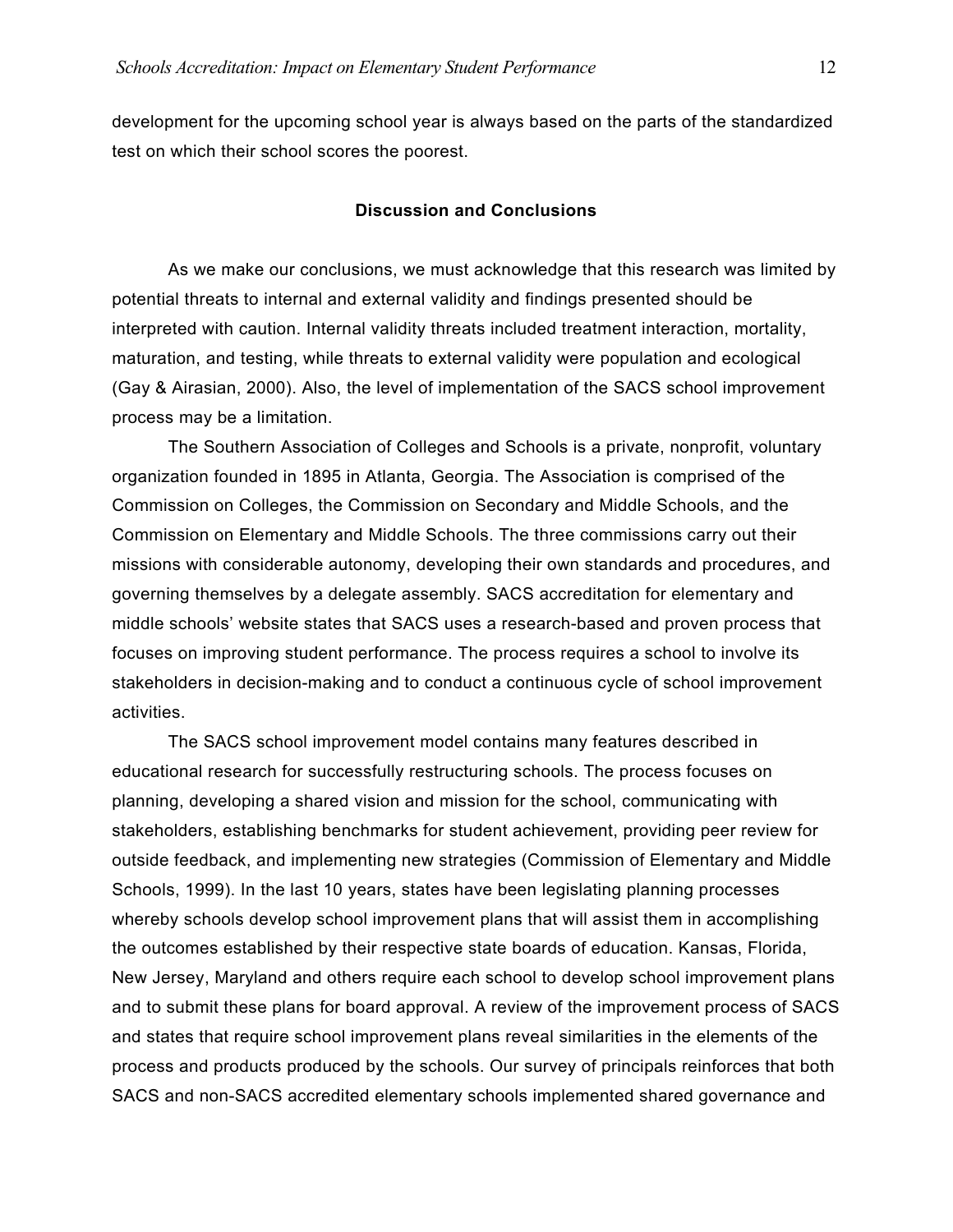both had developed shared vision, mission, and belief statements that guided improvement efforts. The increased demand for accountability for student achievement by the states has provoked non-SACS accredited schools to examine their strengths and weakness and to make plans for improvement as is required of SACS accredited schools. Results of our study indicated that both mathematics and reading scores increased over a five-year period at about the same rate for both types of schools when controlling for baseline scores and socioeconomic status.

This study supports Andrews' findings (1999) of no statistically significant differences between SACS accredited and non-SACS accredited elementary schools as measured by standardized achievement tests in reading and mathematics. Andrew's conducted an investigation over a three-year period comparing student achievement of students in SACS accredited and non-SACS accredited elementary schools. Other than Andrews, most research regarding SACS accreditation has been limited to historical studies, case studies, and interviews. The focus of the earlier investigations was to determine the perceptions of teachers and principals about school morale. They did not attempt to show a relationship between accreditation and increased student achievement.

SACS annual dues are \$300 annually for 2002. In addition, schools are responsible for cost of peer reviews, materials and other resources necessary for the review process. The average cost for an elementary school varies depending on size over a five year period for materials and dues (from \$1500 to \$3500). Some school districts pay dues as a district but usually any other cost incurred in the accreditation process is born by the school. With budget cutbacks and no significant statistical differences, elementary administrators might want to consider if the SACS process is feasible for the school, especially if they are in states that require basically the same school improvement planning process as SACS. Monies could be used for staff development activities that would improve and/or align the curriculum thereby improving student achievement, provide diversity training on working with students and parents, or how to integrate technology in the classroom. The financial aspect aside, in many areas of the south it would be politically incorrect to drop accreditation. Part of the appeal of accrediting organizations is the status of being an accredited school and having all accredited schools in the district. SACS asserts that accreditation is a recognized endorsement of quality and ensures that schools are focusing on improving student performance.

Our survey revealed that most school leaders use standardized test scores to determine if current school improvement goals are being met, to ascertain the strengths and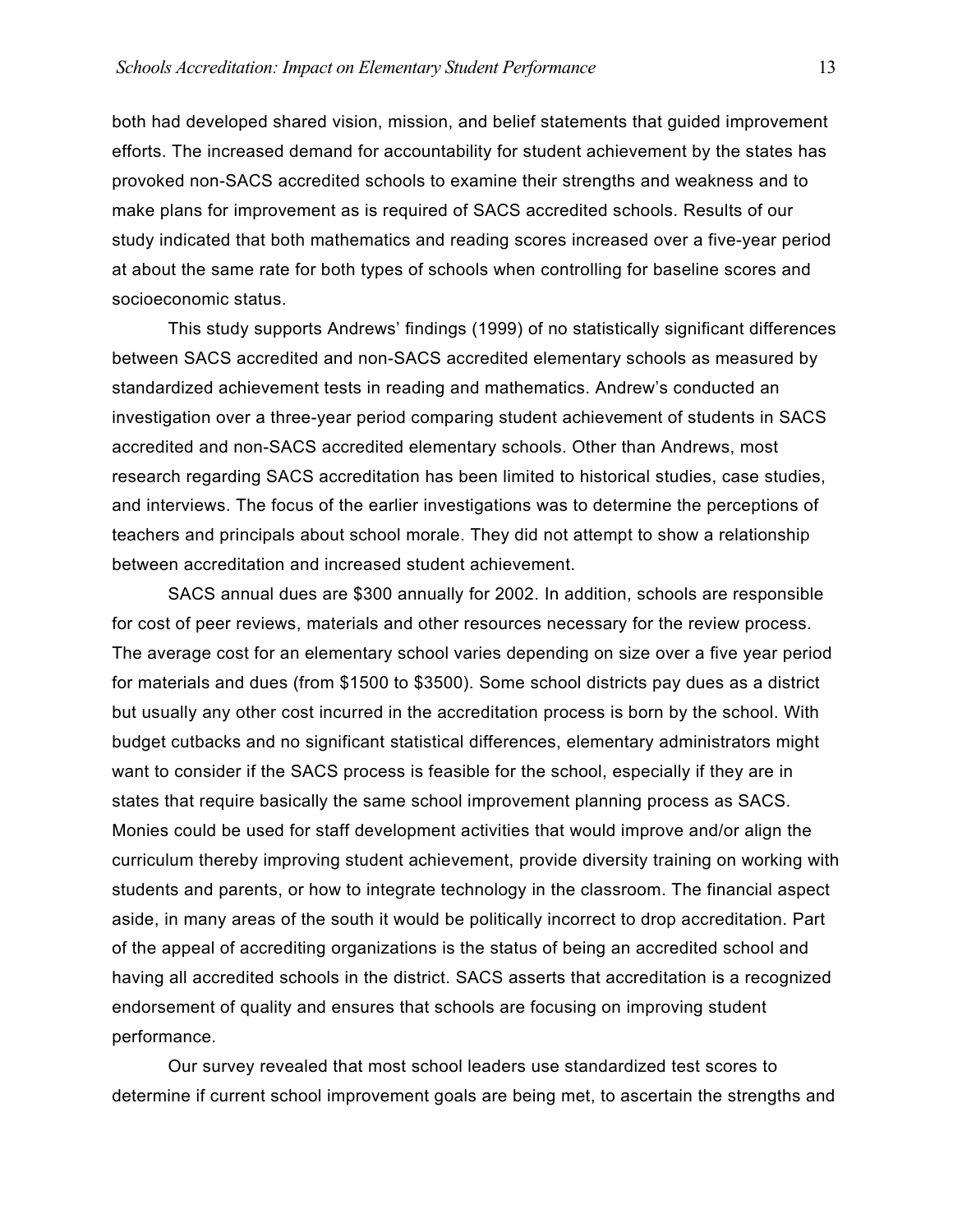weaknesses of students and to prepare professional development activities for teachers. Georgia's A Plus Education Reform Act (Smith et al., 2000) holds teachers and administrators accountable for student performance based on standardized test scores. Survey data in our study reveled that school leaders need additional training in analyzing and disaggregating test data. County and school level staff development needs to provide assistance to educators working with data and how to use data in decision making concerning students and the curriculum.

Although this investigation did not reveal a statistically significant difference between SACS and non-SACS elementary schools, further research is needed concerning the effectiveness of SACS school improvement process. SACS accreditation occurs throughout the entire southeastern part of the United States and occurs at all levels of education (elementary, middle, and high schools) as well as colleges and universities. Future research should include other states and achievement analyzed at other educational levels. Further research should also incorporate qualitative components such as personal interviews and focus groups. Researchers could then investigate the perceptions of teachers, students, administrators, and parents in SACS accredited schools and it may reveal successful school improvement strategies that could be shared among schools.

### **References**

- Allen, L. & Calhoun, E. (1998). School-wide action research: Findings from six years of study. *Phi Delta Kappan, 79,* 706-710.
- Andrews, S. (1999). The effects of school restructuring on third and fifth grade achievement scores. Unpublished dissertation, Auburn University, 1999. *Dissertation Abstracts International, 60*(05), 1401. (UMI No. 9931081).
- Cohen, J. (1988). *Statistical power analysis for the behavioral sciences* (2<sup>nd</sup> ed.). New York: John Wiley.
- Commission on Elementary and Middle Schools. (1999). *The quality school improvement process.* Decatur, GA: Southern Association of Colleges and Schools.
- Elmore, R. (1992). Why restructuring alone won't improve teaching. *Educational Leadership, 49*(7), 44-49.
- Gay, L.R. & Airasian, P.W. (2000). *Educational research: Competencies for analysis and*  application.(6<sup>th</sup> ed.). Englewood Cliffs, NJ: Prentice Hall.
- Georgia Department of Education. (2001). *Georgia public education directory.* Retrieved September 21, 2001, from http://accountablility.doe.k12.ga.us/Report00/default.html
- Huck, S. (2000). *Reading statistics and research* (3<sup>rd</sup> ed.). New York: Addison Wesley Longman, Inc.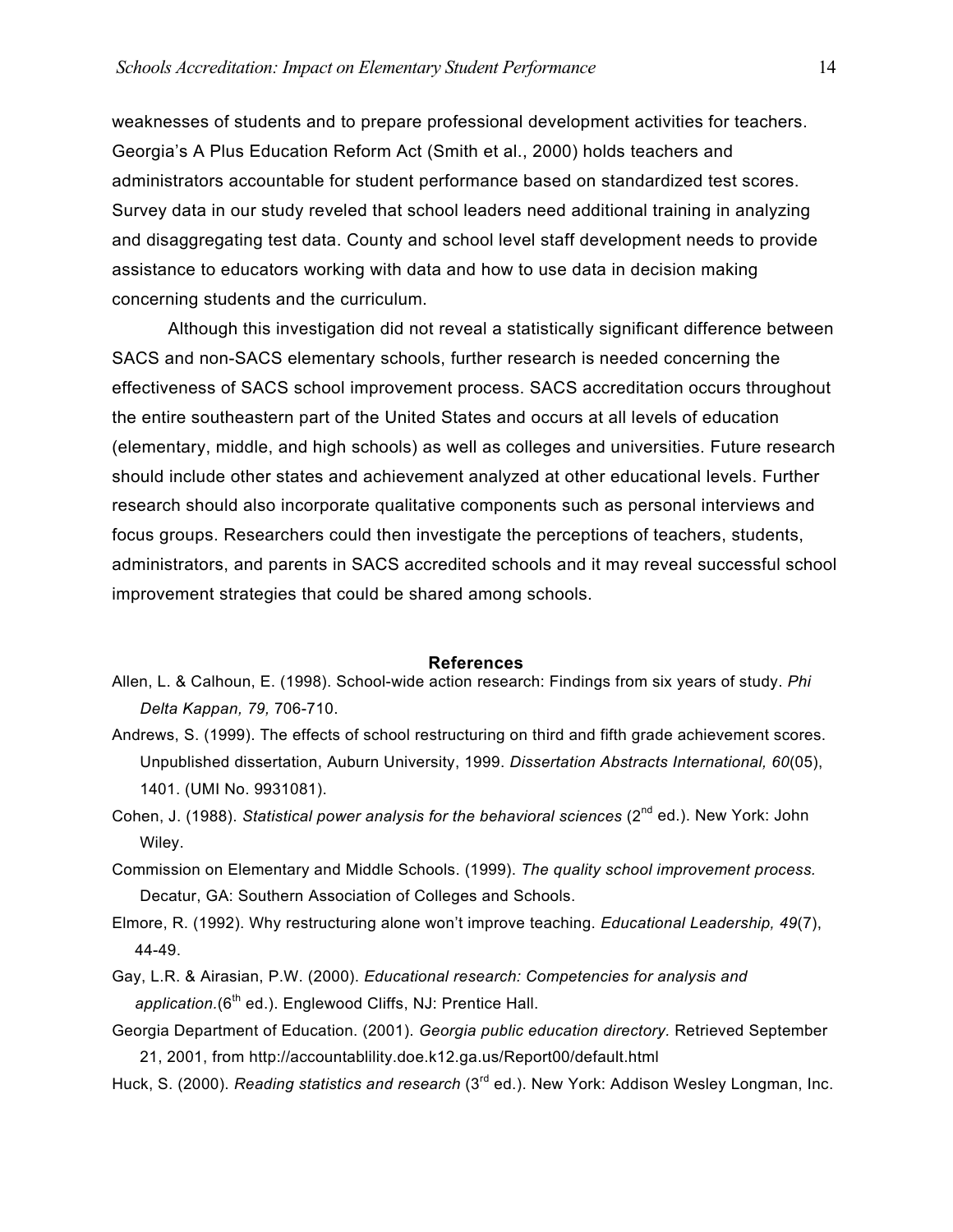Impara, J. & Plake, B. (1998). *The thirteenth mental measurements yearbook.* Lincoln, NE: University of Nebraska.

Lezotte, L. & Jacoby, B. (1990). *A guide to school improvement based on effective schools* 

Miller, J. (1998). *A centennial history of the southern association of colleges and schools.* Decatur, GA: Southern Association of Colleges and Schools.

Perry, C., Brown, D., & McIntyre, W. (1993). Teachers respond to the shared decision-making opportunity. *Education, 114,* 605-608.

Southern Association of Colleges and Schools. (2003). Retrieved from the World Wide Web September 3, 2003 http://www.sacs.org/pub/elem/faq/eans01.htm

SACS Proceedings. (2000). *Proceedings.* Atlanta, GA: Southern Association of Colleges and Schools.

Smith, C., Dukes, W., Murphy, T., Jamieson, M., Porter, D., & Taylor, M. (2000). *Georgia house of*  representatives: HB 1187 - A plus education reform act of 2000. Retrieved August 18, 2002, from

http://www.doe.k12.ga.us/communications/releases/hb1187.html

SPSS Inc. (1999). SPSS 9.0 for Windows *[Computer Software].* Chicago, IL: SPSS.

Sunoo, B. (1996). Weighing the merits of vision and mission statements. *Personnel Journal, 75*(4), 20-21.

# **About the Authors**

**Darlene Y. Bruner**  University of South Florida dbruner@tempest.coedu.usf.edu dbruner@tampabay.rr.com

Darlene Y. Bruner is Associate Professor in the Department of Educational Leadership & Policy Studies at the University of South Florida. She teaches course in leadership and curriculum and her research interests concern the work culture of schools, curriculum issues, teacher leadership, and the principalship. Email: dbruner@tempest.coedu.usf.edu

# **Lance Lamar Brantley**

Ware County Public Schools Lbrantley@ware.k12.ga.us

Dr. Lance Brantley is a graduate of Valdosta State University and is currently principal of William Heights Elementary in Waycross, GA.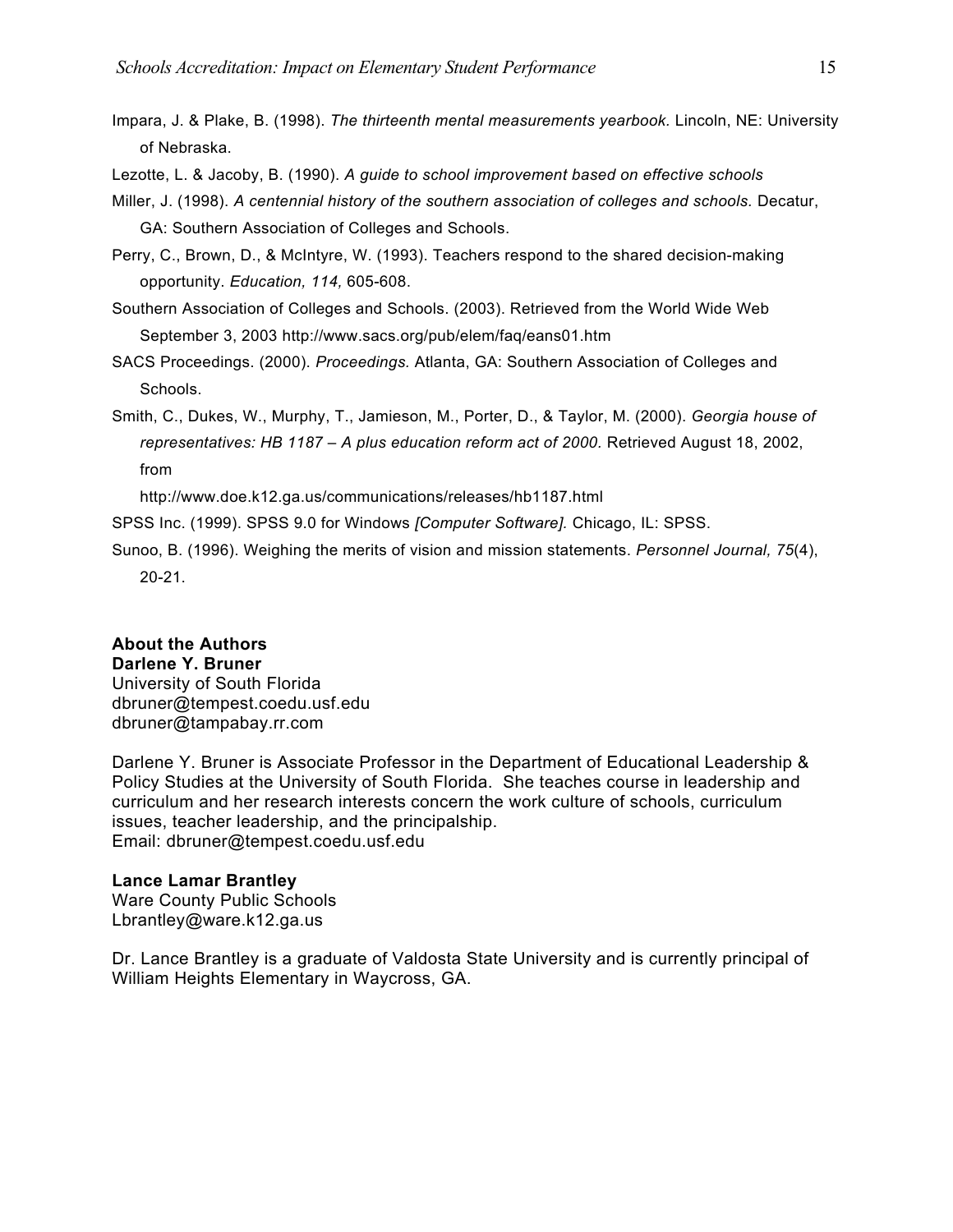### The World Wide Web address for the *Education Policy Analysis Archives* is

### http://**epaa.asu.edu**

## **Editor: Gene V Glass, Arizona State University**

### **Production Assistant: Chris Murrell, Arizona State University**

General questions about appropriateness of topics or particular articles may be addressed to the Editor, Gene V Glass, glass@asu.edu or reach him at College of Education, Arizona State University, Tempe, AZ 85287-2411. The Commentary Editor is Casey D. Cobb: casey.cobb@uconn.edu.

### **EPAA Editorial Board**

**Michael W. Apple** University of Wisconsin

**Greg Camilli** Rutgers University

**Sherman Dorn** University of South Florida

**Gustavo E. Fischman** Arizona State Univeristy

**Thomas F. Green** Syracuse University

**Craig B. Howley** Appalachia Educational Laboratory

**Patricia Fey Jarvis**  Seattle, Washington

**Benjamin Levin** University of Manitoba

**Les McLean** University of Toronto

**Michele Moses** Arizona State University

**Anthony G. Rud Jr.** Purdue University

**Michael Scriven** University of Auckland

**Robert E. Stake**  University of Illinois—UC

**Terrence G. Wiley** Arizona State University **David C. Berliner**  Arizona State University

**Linda Darling-Hammond**  Stanford University

**Mark E. Fetler** California Commission on Teacher Credentialing

**Richard Garlikov** Birmingham, Alabama

**Aimee Howley** Ohio University

**William Hunter** University of Ontario Institute of Technology

**Daniel Kallós** Umeå University

**Thomas Mauhs-Pugh** Green Mountain College

**Heinrich Mintrop**  University of California, Los Angeles

**Gary Orfield** Harvard University

**Jay Paredes Scribner** University of Missouri

**Lorrie A. Shepard** University of Colorado, Boulder

**Kevin Welner** University of Colorado, Boulder

**John Willinsky** University of British Columbia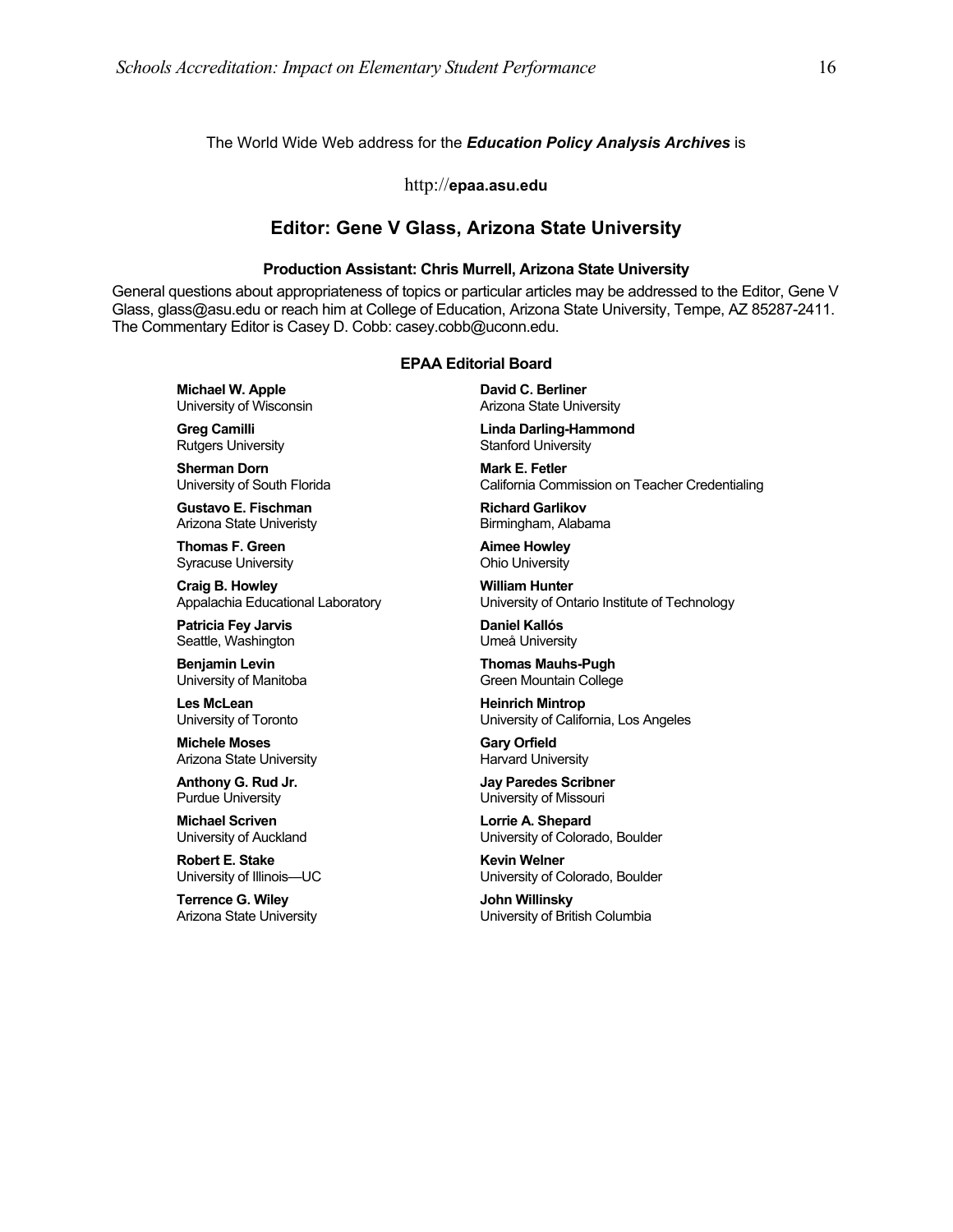# **EPAA Spanish & Portuguese Language Editorial Board Associate Editors**

### **Gustavo E. Fischman Arizona State University & Pablo Gentili Laboratório de Políticas Públicas Universidade do Estado do Rio de Janeiro**

### *Founding Associate Editor for Spanish Language (1998—2003) Roberto Rodríguez Gómez Universidad Nacional Autónoma de México*

### **Argentina**

- Alejandra Birgin Ministerio de Educación, Argentina
- Mónica Pini Universidad Nacional de San Martin, Argentina
- Mariano Narodowski Universidad Torcuato Di Tella, Argentina
- Daniel Suarez Laboratorio de Politicas Publicas-Universidad de Buenos Aires, Argentina
- Marcela Mollis (1998—2003) Universidad de Buenos Aires

### **Brasil**

- Gaudêncio Frigotto Professor da Faculdade de Educação e do Programa de Pós-Graduação em Educação da Universidade Federal Fluminense, Brasil
- Vanilda Paiva
- Lilian do Valle Universidade Estadual do Rio de Janeiro, Brasil
- Romualdo Portella do Oliveira Universidade de São Paulo, Brasil
- Roberto Leher Universidade Estadual do Rio de Janeiro, Brasil
- Dalila Andrade de Oliveira Universidade Federal de Minas Gerais, Belo Horizonte, Brasil
- Nilma Limo Gomes Universidade Federal de Minas Gerais, Belo Horizonte
- Iolanda de Oliveira Faculdade de Educação da Universidade Federal Fluminense, Brasil
- Walter Kohan Universidade Estadual do Rio de Janeiro, Brasil
- María Beatriz Luce (1998—2003) Universidad Federal de Rio Grande do Sul-UFRGS
- Simon Schwartzman (1998—2003) American Institutes for Resesarch–Brazil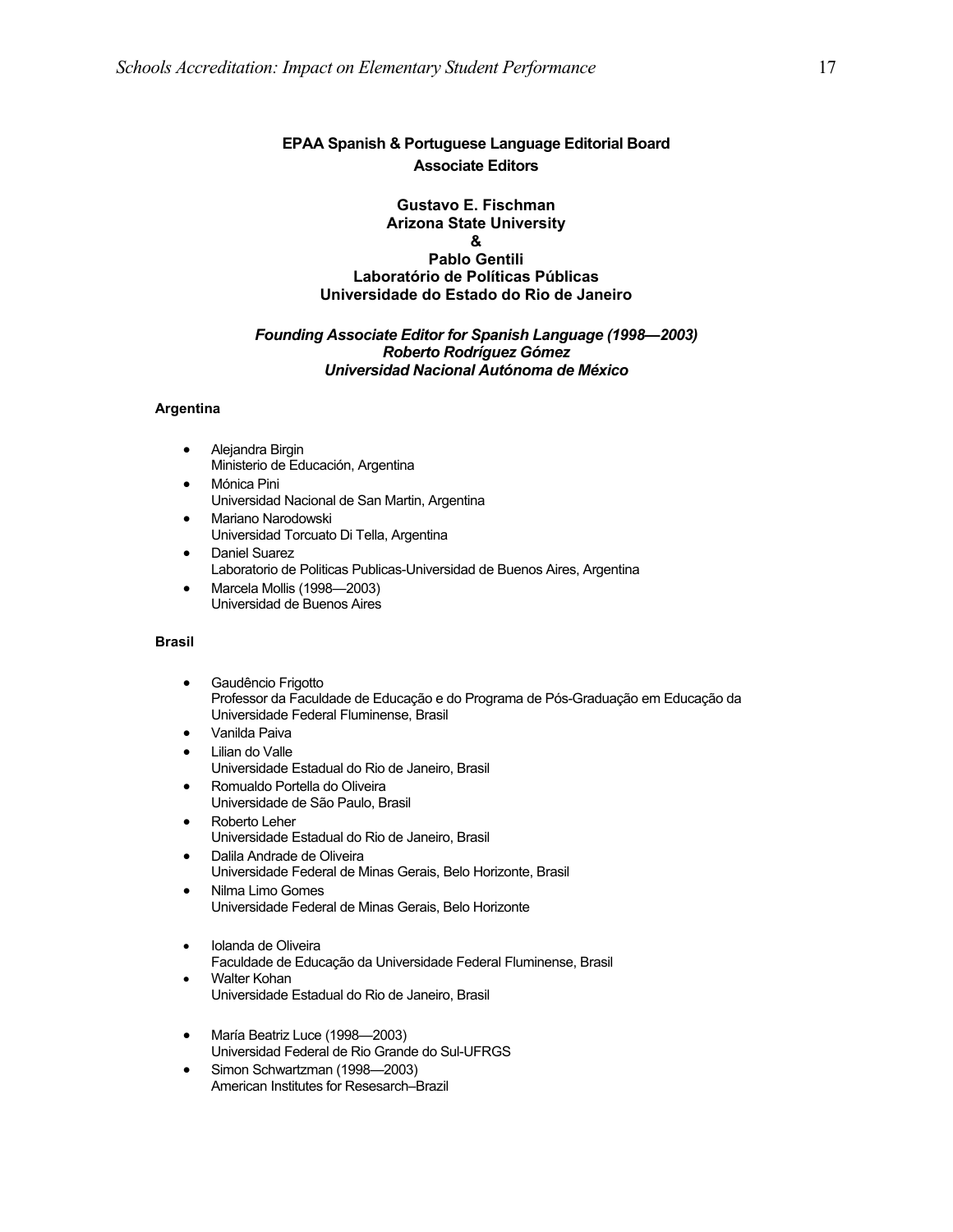### **Canadá**

• Daniel Schugurensky Ontario Institute for Studies in Education, University of Toronto, Canada

### **Chile**

- Claudio Almonacid Avila Universidad Metropolitana de Ciencias de la Educación, Chile
- María Loreto Egaña Programa Interdisciplinario de Investigación en Educación (PIIE), Chile

### **España**

- José Gimeno Sacristán Catedratico en el Departamento de Didáctica y Organización Escolar de la Universidad de Valencia, España
- Mariano Fernández Enguita Catedrático de Sociología en la Universidad de Salamanca. España
- **Miguel Pereira** Catedratico Universidad de Granada, España
- Jurjo Torres Santomé Universidad de A Coruña
- Angel Ignacio Pérez Gómez Universidad de Málaga
- J. Félix Angulo Rasco (1998—2003) Universidad de Cádiz
- José Contreras Domingo (1998—2003) Universitat de Barcelona

### **México**

- Hugo Aboites Universidad Autónoma Metropolitana-Xochimilco, México
- Susan Street Centro de Investigaciones y Estudios Superiores en Antropologia Social Occidente, Guadalajara, México
- Adrián Acosta Universidad de Guadalajara
- Teresa Bracho Centro de Investigación y Docencia Económica-CIDE
- Alejandro Canales Universidad Nacional Autónoma de México
- Rollin Kent Universidad Autónoma de Puebla. Puebla, México
- Javier Mendoza Rojas (1998—2003) Universidad Nacional Autónoma de México
- Humberto Muñoz García (1998—2003) Universidad Nacional Autónoma de México

### **Perú**

• Sigfredo Chiroque Instituto de Pedagogía Popular, Perú